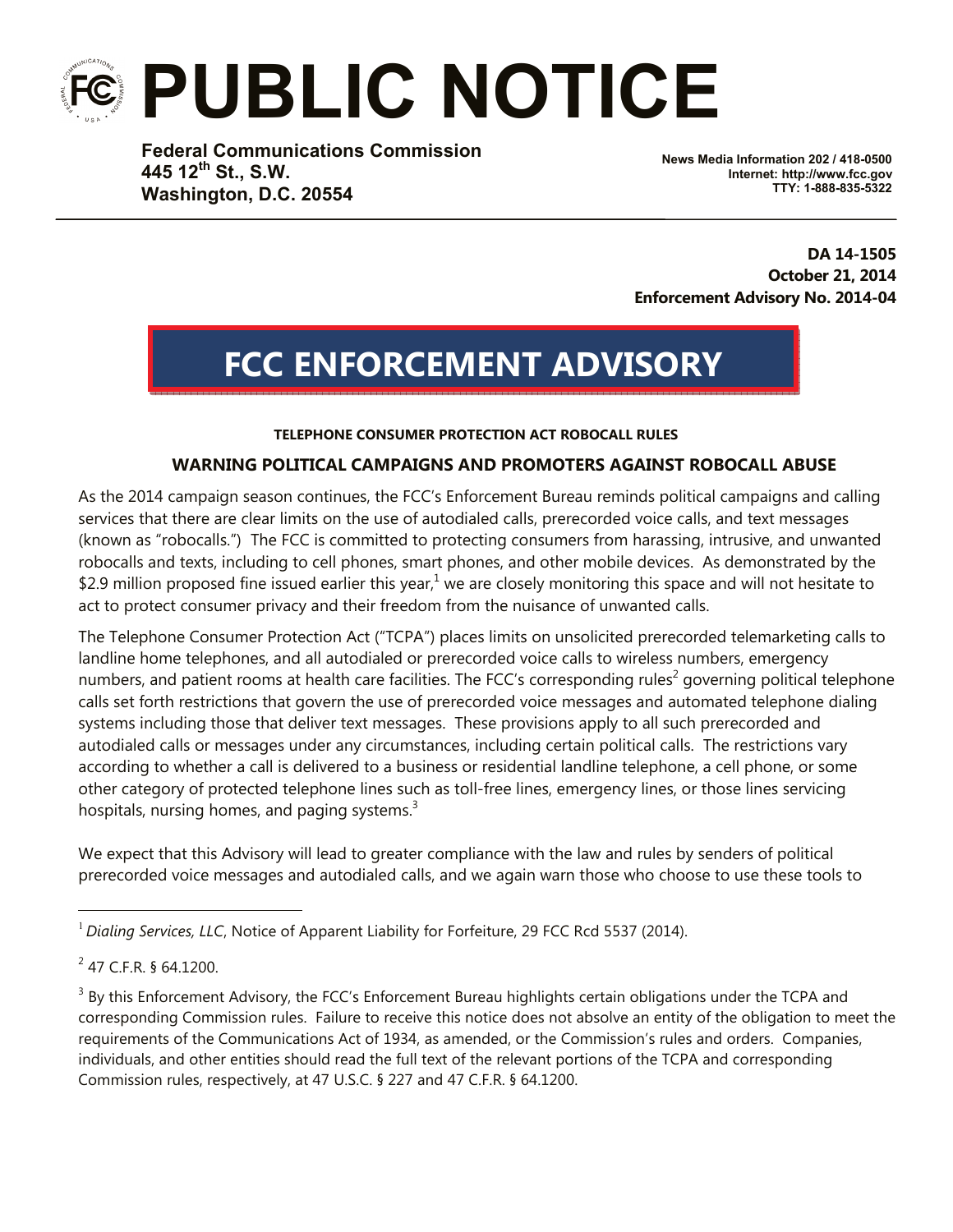strictly observe their legal limits. The FCC's Enforcement Bureau will rigorously enforce the important consumer protections in the TCPA and our corresponding rules.

**Prohibition Against Prerecorded Voice Messages and Autodialed Calls to Cell Phones and Other Mobile Services.** Prerecorded voice messages and autodialed calls (including autodialed live calls, prerecorded or artificial voice messages, and text messages) to cell phones and other mobile services such as paging systems are prohibited, subject to only two exceptions: 1) calls made for emergency purposes, and 2) calls made with the prior express consent of the called party.<sup>4</sup> This broad prohibition covers prerecorded voice and autodialed political calls, including those sent by nonprofit/political organizations. Callers contending that they have the prior express consent to make prerecorded voice or autodialed calls to cell phones or other mobile service numbers should know that they have the burden of proof to show that they obtained such consent.<sup>5</sup>

**Prerecorded Voice Messages and Autodialed Calls to Landline Telephones.** Political prerecorded voice messages or autodialed calls—whether live or prerecorded—to most landline telephones are not prohibited, so long as they adhere to the identification requirements set forth immediately below. However, political prerecorded voice messages or autodialed calls to emergency telephone lines; lines in guest or patient rooms at a hospital, nursing home, or similar establishment; or toll-free lines are prohibited unless the called party has agreed to receive such calls.<sup>6</sup>

**Identification Requirements for Prerecorded Voice Messages.** All prerecorded voice messages, political and otherwise, that are permissible under section 227 and the Commission's rules must include certain information to identify the party responsible for the message. In particular:

- All artificial and prerecorded voice messages must state clearly, at the beginning of the message, the identity of the business, individual, or other entity that is responsible for initiating the call. $\overline{1}$
- If a business or other corporate entity is responsible for the call, the prerecorded voice message must contain that entity's official business name (the name registered with a state corporation commission or other regulatory authority). $8$
- $\bullet$  In addition, the telephone number<sup>9</sup> of such business, individual, or other entity must be provided either during or after the prerecorded voice message. $^{10}$

 $6$  Non-emergency prerecorded voice or autodialed calls to such destinations are permissible only with the prior express consent of the called party*.* 47 U.S.C. § 227(b)(1)(A); 47 C.F.R. § 64.1200(a)(1).

 $7$  47 U.S.C. § 227(d)(3)(A)(i); 47 C.F.R. § 64.1200(b)(1).

 $8$  47 C.F.R. § 64.1200(b)(1).

i

 $9$  Any telephone number so provided may not be for (1) the autodialer or prerecorded message player that placed the call, (2) a 900 number, or (3) any other number for which charges exceed local or long distance transmission charges.

<sup>4</sup> *See* 47 U.S.C. § 227(b)(1)(A)(iii); 47 C.F.R. § 64.1200(a)(1)(iii). These provisions prohibit such calls to any telephone number assigned to a paging service, cellular telephone service, specialized mobile radio service, or other radio common carrier service, or any service which the called party is charged for the call.

<sup>5</sup> *See, e.g., Rules and Regulations Implementing the Telephone Consumer Protection Act of 1991,* Declaratory Ruling, 23 FCC Rcd 559, 565, para. 10 (2008) (concluding that creditors and debt collectors claiming prior express consent to deliver prerecorded voice or autodialed calls to cell phones are responsible for demonstrating such consent was granted); *Rules and Regulations Implementing the Telephone Consumer Protection Act of 1991*, Report and Order and Third Order on Reconsideration, 21 FCC Rcd 3787, 3812, para. 46 (2006) (with respect to junk faxes, concluding that "[i]n the event a complaint is filed, the burden of proof rests on the sender to demonstrate that permission was given.").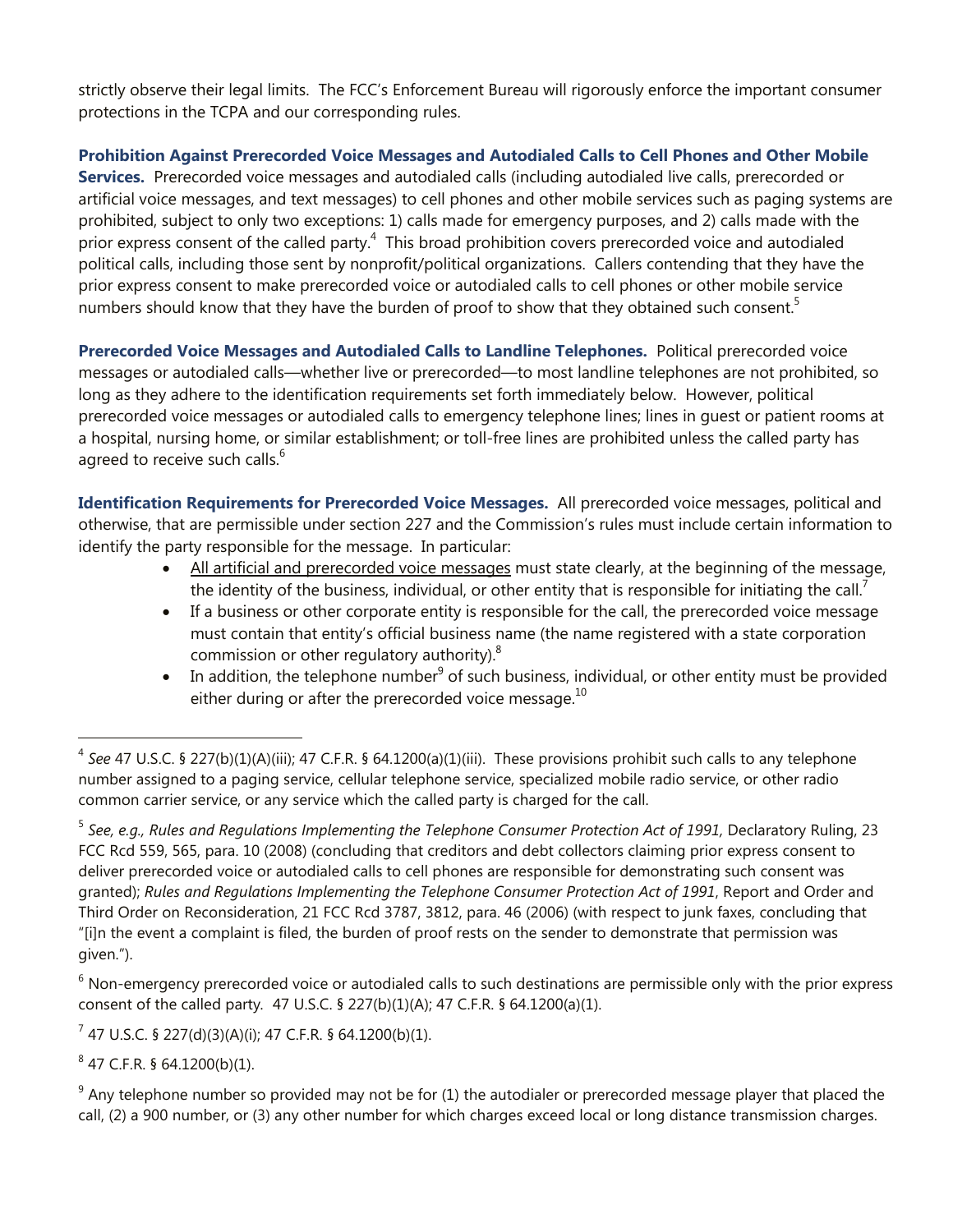**Line Seizure by Prerecorded Voice Messages and Autodialed Calls.** Automatic telephone dialing systems that deliver prerecorded voice messages must release the called party's telephone line within five seconds of the time that notification is transmitted to the system that the called party has hung up.<sup>11</sup> In addition, an automatic telephone dialing system may not be used in a way that simultaneously engages two or more telephone lines of a multi-line business. $12$ 

Senders of political prerecorded voice messages and autodialed calls are also reminded that failure to comply with the relevant sections of the TCPA and corresponding rules may subject them to enforcement action, including monetary forfeitures as high as \$16,000 per violation for any person who does not hold a license or other authorization issued by the Commission. $^{13}$ 

**Need more information?** For further information regarding requirements for prerecorded voice and autodialed calls, contact: Lloyd Collier at (202) 418-2712 or lloyd.collier@fcc.gov or Mary Romano at (202) 418-0975. mary.romano@fcc.gov in the Telecommunications Consumers Division, Enforcement Bureau. More information can also be found at www.fcc.gov/guides/robocalls. To file a complaint, visit www.fcc.gov/complaints or call 1- 888-CALL-FCC.

Media inquiries should be directed to Neil Grace at (202) 418-0506 or neil.grace@fcc.gov or to Eric Bash at (202) 418-2057 or eric.bash@fcc.gov.

To request materials in accessible formats for people with disabilities (Braille, large print, electronic files, audio format),

send an e-mail to fcc504@fcc.gov or call the Consumer & Governmental Affairs Bureau at (202) 418-0530 (voice), (202) 418-0432 (TTY). You may also contact the Enforcement Bureau on its TTY line at (202) 418-1148 for further information about this Enforcement Advisory, or the FCC on its TTY line at 1-888-TELL-FCC (1-888-835-5322) for further information about the Telephone Consumer Protection Act.

**Attachments:** (1) "At a Glance," Political Calls; (2) Frequently Asked Questions.

Issued by: Chief, Enforcement Bureau

47 C.F.R. § 64.1200(b)(2).

i<br>Li

 $10$  47 U.S.C. § 227(d)(3)(A)(ii); 47 C.F.R. § 64.1200(b)(2).

 $11$  47 U.S.C. § 227(d)(3)(B); 47 C.F.R. § 68.318(c).

 $12$  47 U.S.C. § 227(b)(1)(D); 47 C.F.R. § 64.1200(a)(5).

 $^{13}$  Section 503(b)(2)(D) of the Act provides for forfeitures of up to \$10,000 for each violation by a person who is not a broadcast station licensee, cable operator, common carrier, or applicant for any broadcast station, cable operator, or common carrier license issued by the Commission. 47 U.S.C. § 503(b)(2)(D). The Commission adjusts this amount for inflation. 47 C.F.R. § 1.80(b)(5). The Commission has made such inflation adjustments and the current maximum forfeiture is \$16,000 for each violation under Section 503(b)(2)(D). 47 C.F.R. § 1.80(b)(5). The penalties for broadcast station licensees, cable operators, common carriers, and applicants for broadcast station, cable operator, and common carrier licenses are higher.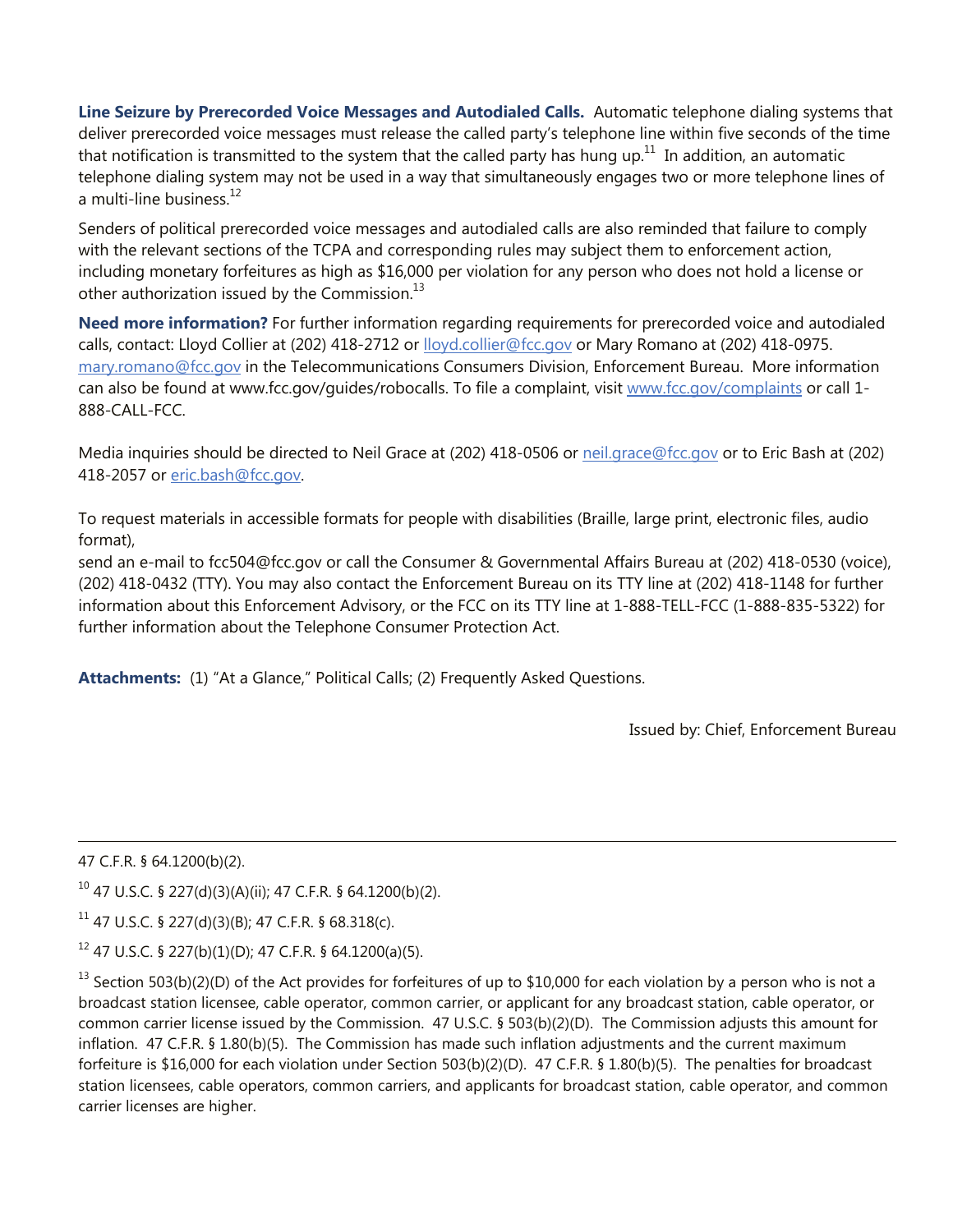### **"AT A GLANCE" POLITICAL CALLS**

- Political calls are subject to restrictions governing prerecorded voice and autodialed calls.
- There are no restrictions on live manually-dialed political calls, which may be delivered to any landline telephone or cell phone.
- Political prerecorded voice and autodialed calls may NOT be delivered to the following types of landline phones without the prior express consent of the called party:
	- $\checkmark$  any emergency line (including any 911 line and any emergency line of a hospital, medical physician or service office, health care facility, poison control center, or fire protection or law enforcement agency);
	- $\checkmark$  the telephone line of any quest room or patient room of a hospital, health care facility, elderly home, or similar establishment; or
	- $\checkmark$  any service for which the called party is charged for the call such as toll-free lines.
- **Prerecorded voice and autodialed calls (including live calls, prerecorded voice messages, and text** messages) may NOT be delivered to cell phones, pagers, or other mobile devices without the prior express consent of the called party. This restriction governs all prerecorded voice and autodialed calls, including political ones.
- All prerecorded voice messages—including political messages—must contain the following information:
	- $\checkmark$  the name of the person or entity responsible for the call, which must be provided at the beginning of the message;
	- $\checkmark$  the telephone number of the person or entity responsible for the call, which must be provided during or after the message.
- The National Do-Not-Call Registry and company-specific do-not-call lists do not apply to political calls.
- Individuals or entities who do not hold (and are not required to hold) FCC licenses responsible for unlawful political prerecorded voice messages or autodialed calls may face forfeiture penalties of up to \$16,000 per violation. (The penalties are higher for FCC licensees, like broadcasters, cable operators, and common carriers.)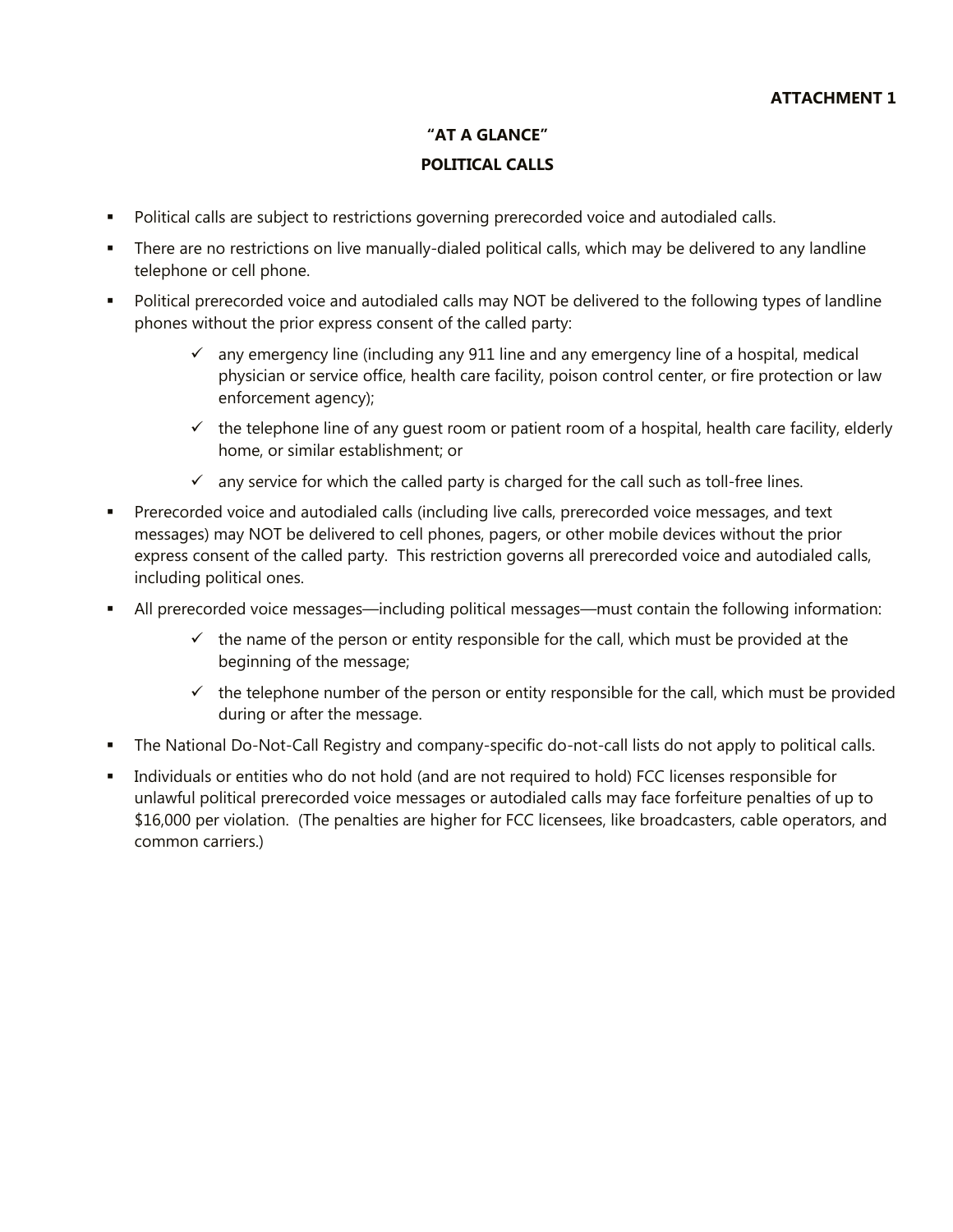#### **FREQUENTLY ASKED QUESTIONS**

#### **The following Frequently Asked Questions are addressed in this Enforcement Advisory:**

- What are the rules covering political prerecorded voice messages and autodialed calls, and where can I find them?
- What is an autodialed call?
- Are nonprofit organizations exempt from the prohibition against making political prerecorded voice or autodialed calls to cell phones and other mobile service numbers?
- What does it mean to make a prerecorded voice or autodialed call for "emergency purposes"?
- **Does the same prohibition against making political autodialed calls to cell phones apply to sending** political text messages to cell phones?
- Do the rules allow me to send political prerecorded voice messages to a landline telephone number that is registered on the National Do Not Call Registry?
- Before making a political prerecorded voice or autodialed call, how can I determine whether the target telephone number is associated with a landline phone or a wireless phone?
- **What if I have questions?**

#### *What are the rules covering political prerecorded voice messages and autodialed calls, and where can I find them?*

These calls are subject to the general restrictions on prerecorded voice messages and autodialed calls, found at 47 U.S.C. § 227 and 47 C.F.R. § 64.1200.

#### *What is an autodialed call?*

An autodialed call is any type of call or message, including a text message, that is made by an "autodialer" or "automatic telephone dialing system," which is "equipment which has the capacity to store or produce telephone numbers to be called using a random or sequential number generator and to dial such numbers." $1$  The Commission has emphasized that this definition covers any equipment—including predictive dialers—that has the specified *capacity* to dial numbers without human intervention whether or not the numbers called actually are randomly or sequentially generated or come from calling lists.<sup>2</sup>

i

 $1$  47 C.F.R. § 64.1200(f)(2).

<sup>&</sup>lt;sup>2</sup> Rules and Regulations Implementing the Telephone Consumer Protection Act of 1991, Report and Order, 18 FCC Rcd 14014, 14092-93, para. 133 (2003). Predictive dialers use automated equipment to dial numbers (either from lists or randomly or sequentially) and then connect the called party to a live person. The distinctive element of a predictive dialer is software that predicts calling patterns to minimize the time live agents spend between calls while also minimizing the incidence of individuals answering a call when no agent is available.